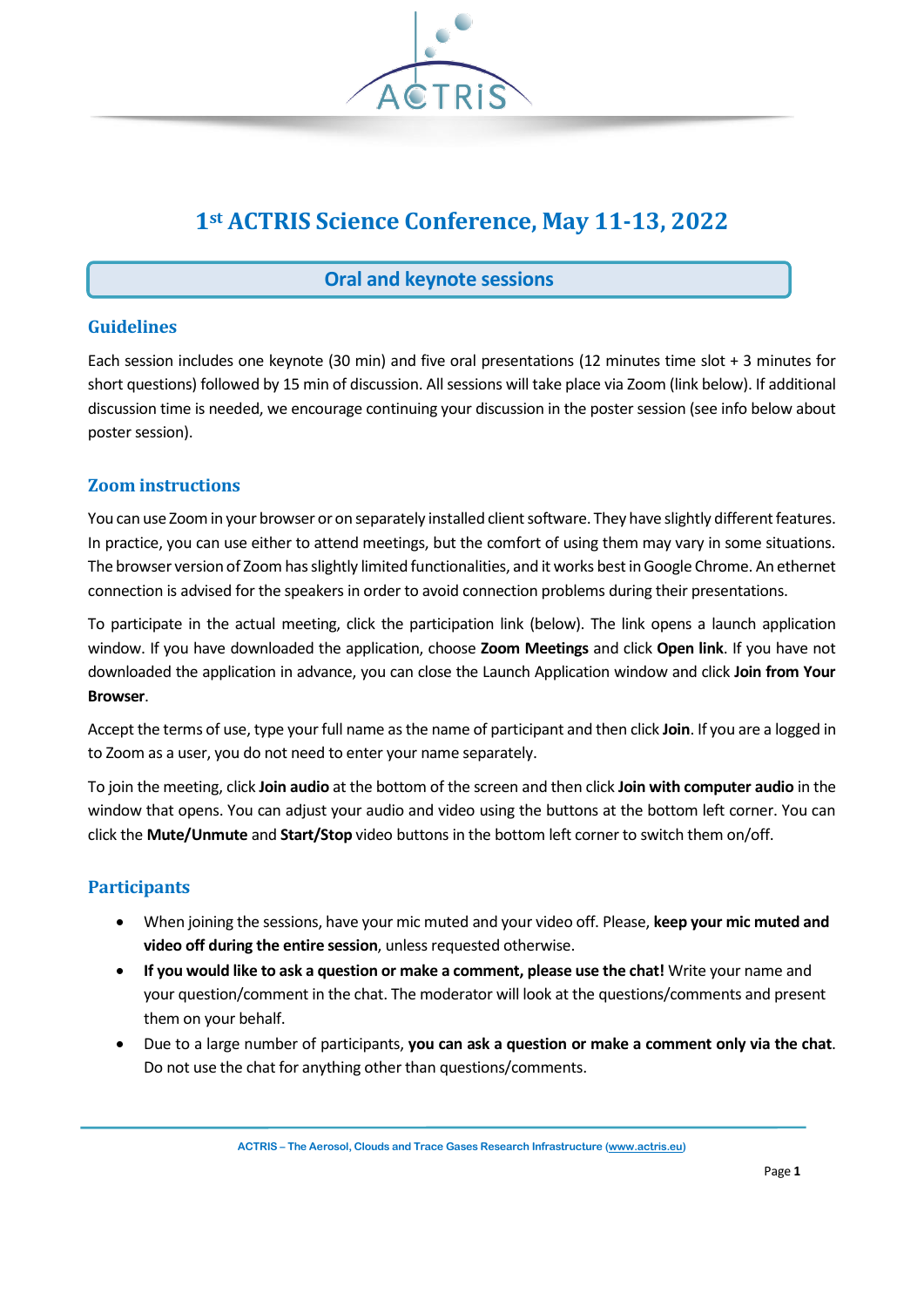## **Presenters**

- Please, send the presentation in advance to the organising committee [\(actris-sc-info@helsinki.fi\)](mailto:actris-sc-info@helsinki.fi) and join the meeting 30 minutes before the starting time to check the sound and get acquainted with the platform.
- When the chair asks you, **share your slides, turn your video on and unmute your microphone**.
- Switch to presenter's mode. Make sure you do not open other applications on the same screen. It will obstruct the slides, and the participants will not see the slides properly.
- In case of technical problems, please contact Tuukka Petäjä [\(tuukka.petaja@helsinki.fi\)](mailto:tuukka.petaja@helsinki.fi) and organising committee [\(actris-sc-info@helsinki.fi\)](mailto:actris-sc-info@helsinki.fi) by e-mail or in the chat.

### **Link to the 1st ACTRIS SC oral sessions**

On both days the meeting can be accessed here:

Join Zoom Meeting <https://helsinki.zoom.us/j/62177760948?pwd=bXlBNjhNd0kwNmRQQ2xvalltZWgrQT09>

Meeting ID: 621 7776 0948 Passcode: 649440

Join by SIP [62177760948@109.105.112.236](mailto:62177760948@109.105.112.236) [62177760948@109.105.112.235](mailto:62177760948@109.105.112.235)

Join by H.323 109.105.112.236 109.105.112.235 Meeting ID: 621 7776 0948 Passcode: 649440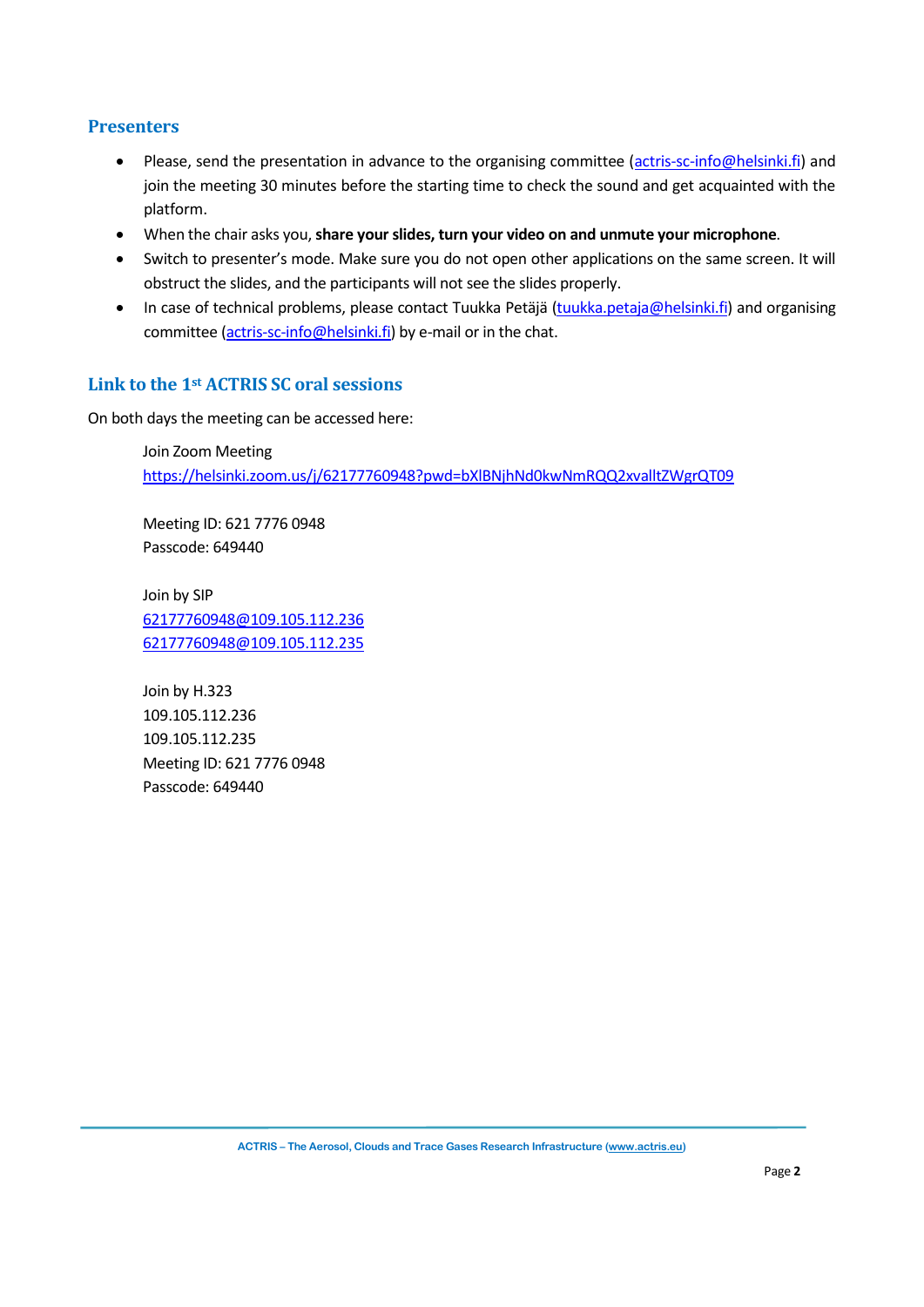#### **Poster sessions**

#### **Guidelines for POSTER Sessions**

The poster session will take place on the virtual platform GatherTown. GatherTown is a web-conferencing software that consists of virtual rooms. It lets you create an avatar and move around to interact with other participants and content in the rooms.

The Poster Session will take place in virtual Poster Rooms. We will upload your poster to the platform for you. All you need to do is send us your poster (see guidelines below) and place yourself next to your poster during the poster session. You will be able to interact with you camera and microphone with other conference participants that approach your poster.

### **Preparing your poster**

Please send us your poster as an image (png or jpg) or as one Power Point (ppt) slide (see Poster example in Fig.1).

**Send your final poster to us [\(actris-sc-info@helsinki.fi\)](mailto:actris-sc-info@helsinki.fi) by Sunday May 8th** . We will upload posters to assigned poster stands. You will receive a map with indications where to find your poster in the virtual Poster Room.

You can prepare your poster in power point as 1 slide. You can save this slide as an image by choosing **File > Save as** and choose **Save as type: png** in the save window.

Please follow this indications when preparing your poster:

- Posters will be an image, as **.png** or **.jpg** file
- Use a **16:9 aspect ratio** (e.g. choose Power point slide size à widescreen, 16:9) o width 1000px (24.45cm), height 600px (15.88cm)
- Landscape format is preferable, but portrait layout can be used.
- **Maximum file size is 3MB**.
- Do not use a transparent background.

Expert tip: you can create a QR code for your poster that links it to your own website so people can view it outside GatherTown Poster Session.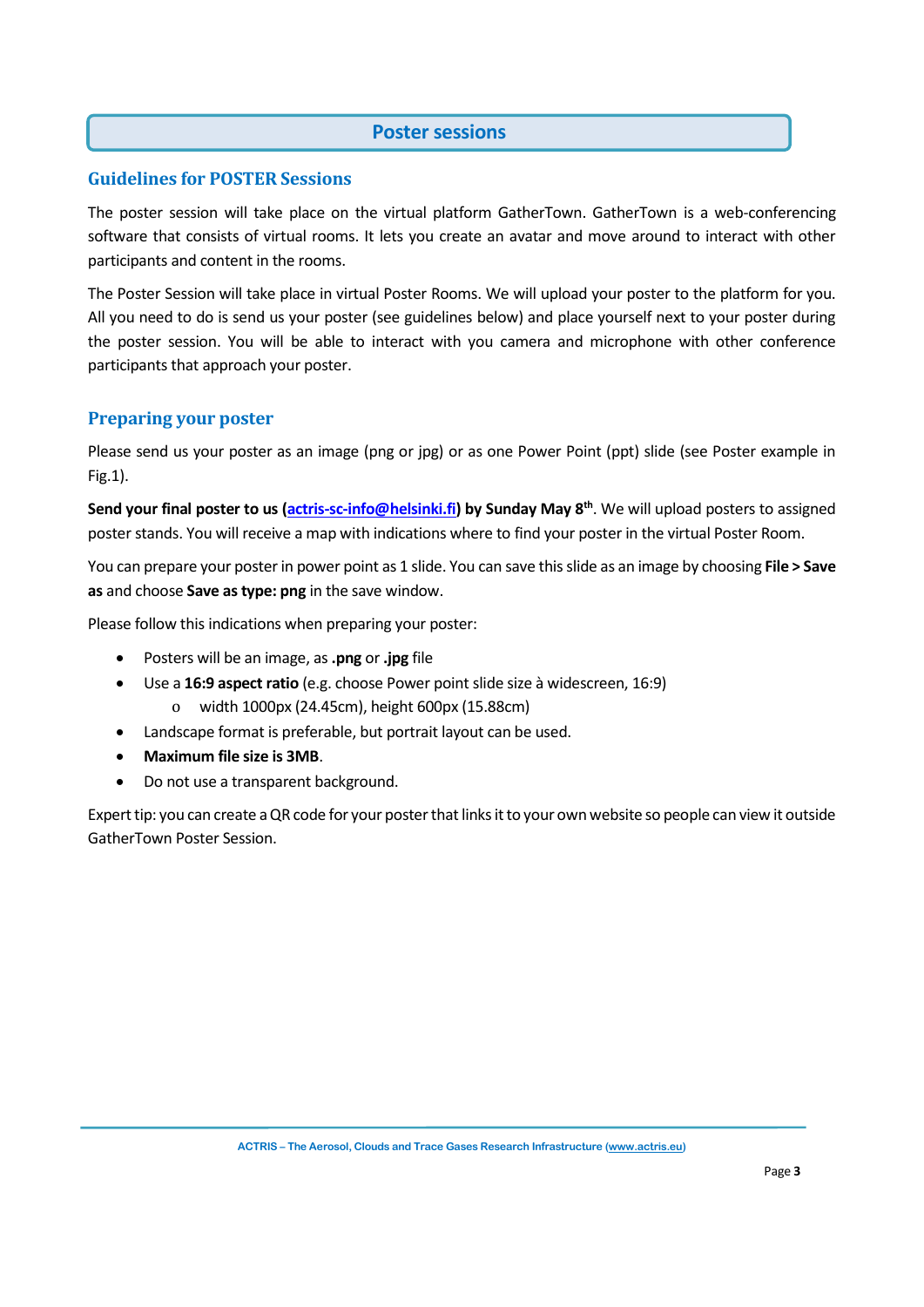

*Fig.1: Example of a poster image created as 1 slide in power point.*

*For more technical information visit the Gather support website[: https://support.gather.town/help/what-do-i](https://support.gather.town/help/what-do-i-need)[need](https://support.gather.town/help/what-do-i-need)*

# **Poster Session example on GatherTown**

When you log in to GatherTown, you will enter the ACTRIS Conference main hallway (Fig. 2). Direct yourself to the Poster Hallway (Fig. 3). You can enter rooms by walking through the doors.

Three thematic Poster Rooms have been created. Each poster room has numbers (x-coordinate) and letters (ycoordinate) to guide your finding posters. eg. Poster 1A in Fig. 4.

Participants that walk next to your poster will see a 'poster preview'. If they want to see your poster in full, they will click 'x' and see your poster image as full screen. Standing next to your poster also allows them to talk to you inside your poster's "Private Area": this means your conversation will only be heard with those inside your poster area, and all other noise in the room will be blocked out (Fig.5).



*Fig.2: ACTRIS Conference main virtual Hallway. You will enter the GatherTown virtual space in this Hallway.*

**ACTRIS – The Aerosol, Clouds and Trace Gases Research Infrastructure [\(www.actris.eu\)](http://www.actris.eu/)**